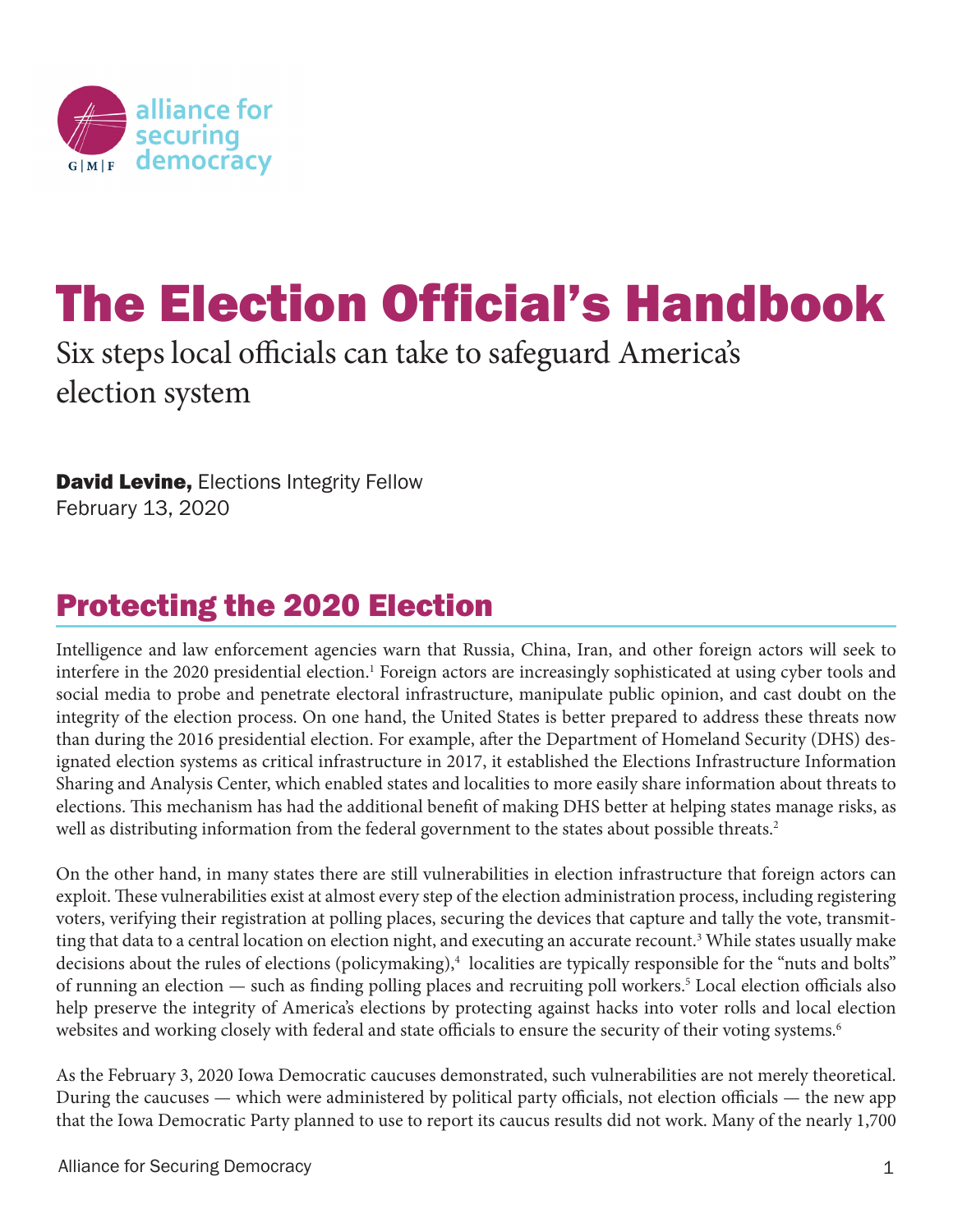precinct chairs who were responsible for transmitting the results did not receive training on how to use the app, and a large number appear to have been unable to successfully download it.7 Revisions and updates to the app were made as late as two days before the caucuses, making it nearly impossible to vet and test adequately.8

Although the federal government recently agreed to allocate an additional \$425 million in election administration and security funds to state election offices,<sup>9</sup> federal resources will likely be insufficient to address all outstanding vulnerabilities before the 2020 presidential election. It is also unclear how much of this funding will be distributed to local elections officials in time for the 2020 presidential election. This handbook, therefore, provides a list of steps that local election officials can implement at relatively little cost to fortify their elections systems before the 2020 presidential election.

### 1. Add cyber expertise to your office

Having a chief information security officer (CISO) on staff can be critical to strengthening the security of local election infrastructure.<sup>10</sup> A CISO can help ensure that the development and implementation of policies, procedures, and training materials all support your office's information technology security needs, which all election offices have regardless of whether they've hired a CISO. Additionally, a CISO can help guarantee that appropriate information technology operational standards and controls are in place to ensure that all information technology assets managed by a local election office — such as electronic pollbooks, the voter registration system, the election management system, the election night website, and the voting system — are available, accurate, and secure. Finally, a CISO can help provide security briefings and statements on cybersecurity strategies, issues, and threats with counterparts across the national security apparatus, including local, state, and federal election officials, the Federal Bureau of Investigations (FBI), private industry, the media, law enforcement, and other stakeholders.

For jurisdictions that cannot afford to have a full-time CISO, they may be able to obtain cyber support from the state. For example, Illinois funds a cyber navigator program. Cyber navigators with responsibility for geographic zones across the state work with local election officials to conduct comprehensive risk assessments of each jurisdiction, including a review of the organization's security controls; analyze system and network documentation for accuracy; and provide guidance regarding software patches, system updates, email, and security software.11 Multiple states have adopted similar programs, and more are expected to do so prior to the 2020 presidential election.

Counties could also consider forming consortiums with one another and negotiating an agreement with a CISO to split time between multiple counties. If neither of these options is possible, consider adopting a good neighbor policy, in which counties with more in-house expertise agree to help nearby jurisdictions.12 Regardless of the arrangement, it is essential to have someone assisting the local election office who is familiar with the jurisdiction's infrastructure and internal strategies and has the relevant cybersecurity expertise to ensure that the office is sufficiently secure.

#### 2. Form a local election cybersecurity working group

If they have not done so already, local election officials should strongly consider forming working groups with individuals outside of their office that include local law enforcement and emergency management personnel, as well as experts in cybersecurity and information technology, to complement efforts by federal and/or state officials to ensure that their election infrastructure is secure. When I previously served as the Ada County, Idaho, elections director, our office held regular meetings in the run up to an election with a similar group of individuals to flag any potential problems with administering the election and develop contingency processes to resolve them in case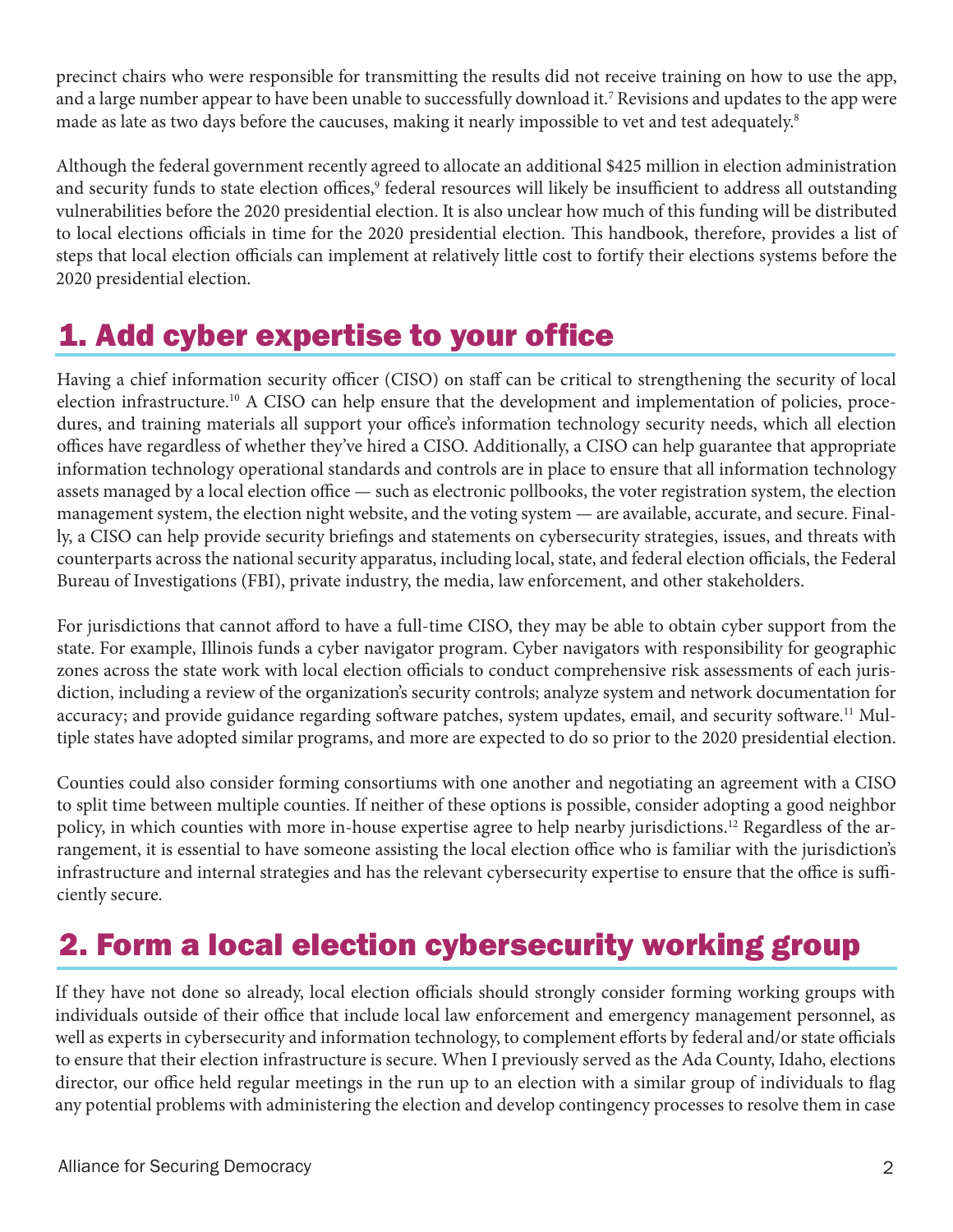they did arise.

The members of this group, collectively, could help election officials consider the whole election ecosystem. For example, they can help a locality determine whether it needs to deploy a malware detection system or other protective technologies and system reviews to improve their cybersecurity.<sup>13</sup> They can help ensure that local election officials are receiving up-to-date information and alerts about threats and vulnerabilities to their systems. And they can help guarantee that there are communicative relationships with all necessary stakeholders at the local level if those relationships don't already exist.

It is important that the local working groups complement, rather than duplicate, other efforts, including those by state and federal partners. A local working group will know its security environment better than outsiders and will be best positioned to appeal to state and federal partners for additional resources. For example, the Wisconsin Elections Commission has hired several additional informational technology staffers to examine the state's elections ecosystem, develop stronger security to prevent hacking of election systems, and provide additional security training to local election officials.14 Since Wisconsin has more localities than any other state in the country and many of its local election officials are part-time employees,<sup>15</sup> the state's election cybersecurity efforts will likely be broader than in many other states. However, local Wisconsin election officials can still use local working groups to determine the baseline security improvements, technical support, training, and IT upgrades they need to make — and appeal to state IT officials for assistance — before the 2020 elections. DHS has also done a great deal to improve information sharing and raise cyber threat and incident awareness with state and local election officials.<sup>16</sup> However, DHS is highly unlikely to have the staffing and resources to provide tailored assistance to each and every local jurisdiction in the country ahead of the 2020 presidential election.<sup>17</sup> This is all the more reason for local election officials to form working groups, identify problems, and then appeal to state and federal entities for assistance as needed.

#### 3. Secure the website

As of November 2019, many county election websites in at least four states — Florida,<sup>18</sup> Wisconsin,<sup>19</sup> Michigan,<sup>20</sup> and Texas<sup>21</sup> — were vulnerable to intrusion because their sites do not currently have HTTPS. HTTPS is a standard security protocol that makes it much harder for an adversary to hijack a website and provide false information about the election result, divert voters to phony sites that mimic the real ones, or steal voters' information. In states with close margins, such actions could swing an election or create broad doubts about the results.<sup>22</sup> One way any locality without HTTPS can take action to get an encrypted website is by visiting https://letsencrypt.org and applying for "https://".23

Most of the above county websites also do not have .gov Web addresses. This means that the federal government has not verified their authenticity and that voters cannot clearly tell whether the information on them is from an actual government agency. It appears to cost about \$400 per year to have a .gov domain.<sup>24</sup> But the expense associated with securing your website is significantly cheaper than making more substantial election security upgrades, such as replacing outdated voting equipment.<sup>25</sup> Furthermore, having a .gov domain will lend the website legitimacy and credibility. Voters know it can be trusted because of its bureaucratic classification and official backing, and the branding can help the web user easily identify what you do. For example, a private company with the same name as your locality could have a .com website, but they could not have a .gov one. A .gov Web address will help ensure that people trust the information on a local election website. All localities that can should transition to a .gov Web address before the November 2020 presidential election.

These issues are not limited to the above states. A recent analysis found that just nine of the 99 counties in Iowa use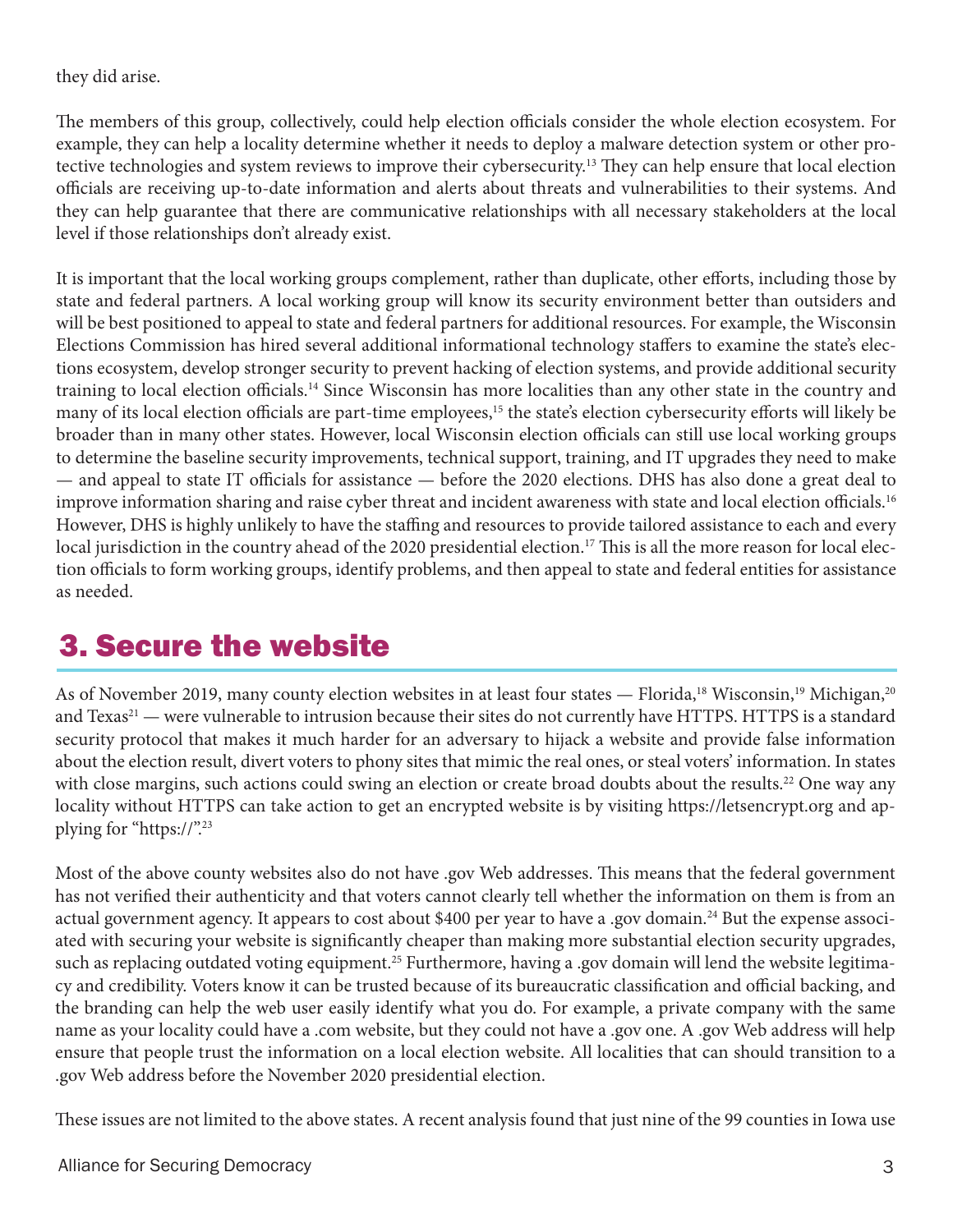.gov addresses,26 and a survey conducted on all county websites across 20 states before the 2018 midterm elections found a majority of them lacked both HTTPS and .gov protections.27 Bad actors do not need to break into election systems to undermine confidence in our elections; rather, they could hack into the website that publishes the results of a vote and manipulate the results there.<sup>28</sup> It is critical that voters have trusted sources of information about the elections process and results, and having a secure website is a key means of ensuring a safe and fair election.

### 4. Mitigate the potential insider threat

While many conversations about election cybersecurity envision a hacker from a distant land breaching our election infrastructure through the Internet, an effective cyberattack could also be carried out by an insider.<sup>29</sup> According the Nucleus Cyber 2019 Insider Threat Report, at least 60 percent of organizations experience at least one insider attacker per year, which is particularly concerning since insiders often have elevated access privileges to sensitive data and applications.<sup>30</sup>

All current and prospective employees and vendors or contractors, permanent and temporary, who perform sensitive services for election localities should be required to undergo comprehensive background checks on an ongoing basis, preferably before each election. "Sensitive services" can be defined as those that (i) require access to customer/consumer/agency employee information; (ii) relate to the election computer networks, information systems, databases or secure facilities under circumstances that would permit modifications to such systems; or (iii) involve unsupervised access to secure facilities.<sup>31</sup> Ongoing screening ensures that employees remain suitable to access sensitive election-related information throughout their employment, before, during, and after each election.<sup>32</sup> They also help ensure the ongoing security of voting systems, including upgrades and changes.

These screenings should generally not include poll workers, unless a poll worker is also performing duties similar to a local election administrator. If there are concerns about whether such a policy would encompass poll workers, one idea is to limit their ability to access certain election data, so that they are generally not performing "sensitive services."

Vendors and contractors should also be required to perform and pay for background check services for their employees and submit the results of those tests to local election officials. They should also be required to describe how they screen prospective employees for security risks and to assess them on a periodic basis.<sup>33</sup> Vendors and contractors, not election officials, are the ones who build and maintain much of the country's election infrastructure,<sup>34</sup> and they need to be assessed for security risks just like election officials.<sup>35</sup> Since vendors are subject to little federal oversight, local election officials should ensure vendor compliance with personnel background check policies during the procurement process and require ongoing compliance in the final contract.

#### 5. Work with state officials to protect the voter registration process

Following the 2016 presidential election, the U.S. Senate Select Committee on Intelligence found that voter registration databases were not as secure as they could have been,<sup>36</sup> and that in at least one state, Russian-affiliated cyber actors breached databases and could have altered or deleted voter registration data.<sup>37</sup> In its 2018 report "Securing the Vote: Protecting American Democracy," the National Academy of Sciences recommended that election administrators regularly review the integrity of their voter registration databases and the integrity of these databases connected to other applications. For example, the databases containing voter registration lists are often connected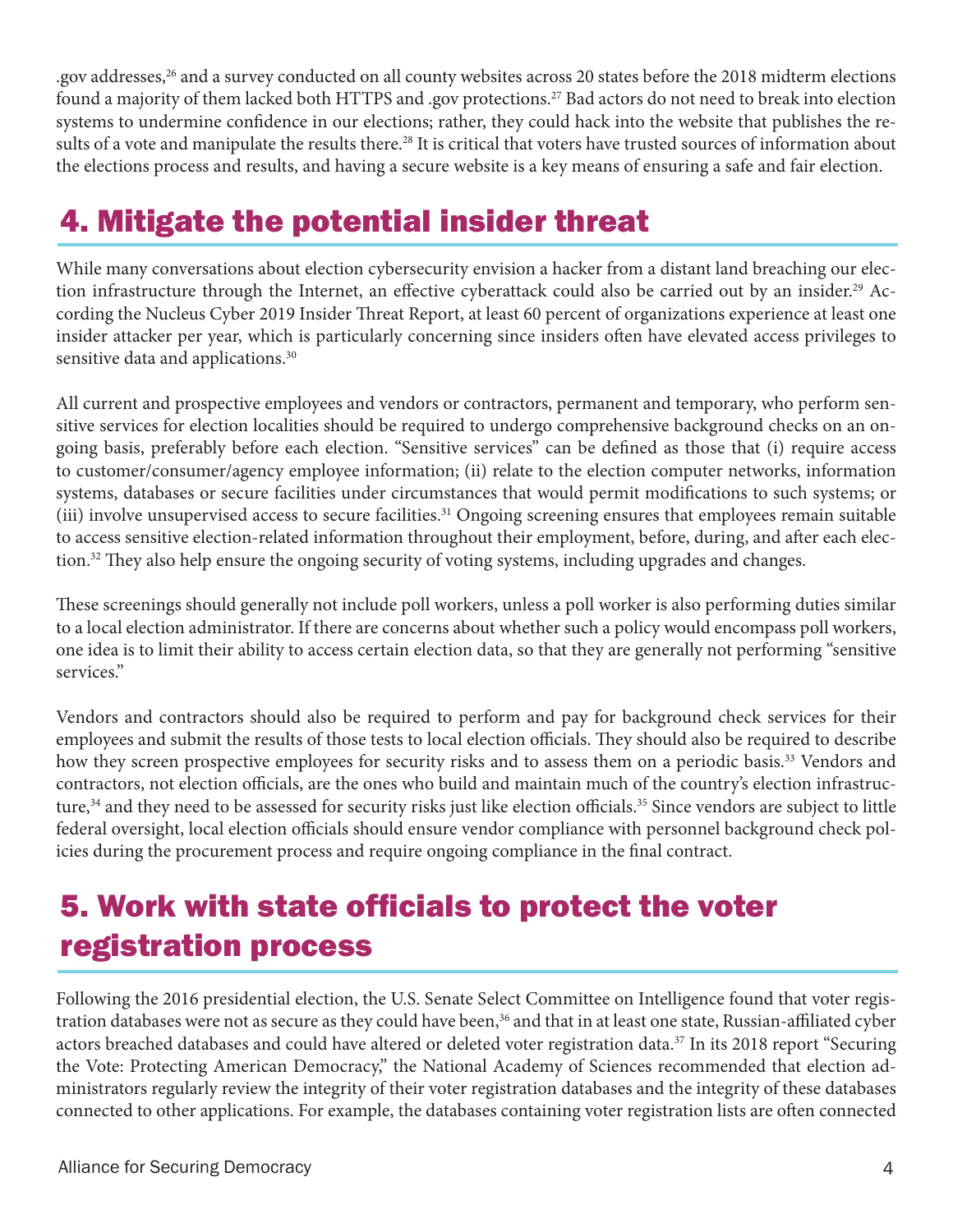directly or indirectly to the Internet or state computer networks. This connectivity raises concerns about unauthorized access to or manipulation of the registrant list or disruption of the registration system. For example, in Illinois, Russian actors targeted and breached an online voter database in 2016 by exploiting a coding error.38 For three weeks, they maintained undetected access to the system and ultimately obtained personal information on more than 90,000 voters.<sup>39</sup>

One way election administrators can identify potential hacking or tampering in a voter database is to use a secure web application that deploys statistics, machine learning, and data visualization to analyze changes in the database and flag unusual activity.<sup>40</sup> In Iowa, for example, the Secretary of State's office uploads its voters data to a free, secure web application on a weekly basis, and the application organizes and presents the data with trend lines, demographics, and anomalies. Election officials can then review anything that seems out of the ordinary.<sup>41</sup> This application is currently in use in at least 14 states.<sup>42</sup>

Such an application could prevent a scenario in which voters are disenfranchised because of long lines or if provisional ballots are not available for voters when their name or other information does not match what is on file. Periodically analyzing voter registration data will better enable officials to uncover successful efforts to tamper with the voter registration data or technical errors or failures. For example, if there is a spike in voter registrations, officials should be able to explain the cause of the spike. Did a similar spike occur in similar previous elections? Is there is an impending voter registration deadline? Are outside organizations conducting large registration drives? Election officials should promptly conduct a more thorough analysis if the cause is not apparent.<sup>43</sup>

Another way to mitigate this threat is to work with your state, if necessary, to allow any voter who insists that they are registered in the jurisdiction to be able to cast a provisional ballot, even if some or all of their information is not in the poll book. This is not currently the case in all localities.<sup>44</sup> In the past, it was largely assumed that if a voter's information was not accurate in the poll book, it was because either the voter or the elections office erred. As a result of the successful breach of the Illinois' voter registration database by foreign adversaries before the 2016 election, we now know that the voter file used on Election Day could also contain inaccurate information due to hacking. Allowing a voter to vote by a provisional ballot in these circumstances allows the experts — local election officials — time to further investigate these ballots following Election Day and determine whether these votes should in fact count.

For states that require voters to re-register if their personal information does not match what is in the poll book, they should allow these voters to cast a provisional ballot if voters are not able to successfully re-register on Election Day. This will help ensure that an alteration of a voter's information through no fault of the voter or the elections office does not have the effect of disenfranchising that vote. Otherwise, confidence in those elections could be undermined, and/or it could become the target of disinformation efforts.

## 6. Test changes to election infrastructure in lower-risk settings

The recent Iowa Democratic Caucuses are the latest reminder that when localities adopt significant changes to election infrastructure, there should be simulations of threats during a mock election to test new policies, procedures, and equipment. These include changes to voter registration databases and associated information technology (IT) systems; IT infrastructure and systems used to manage elections (such as the counting, auditing, and displaying of election results, and post-election reporting to certify and validate results); voting systems and associated infrastructure; storage facilities for election and voting system infrastructure; and polling places, including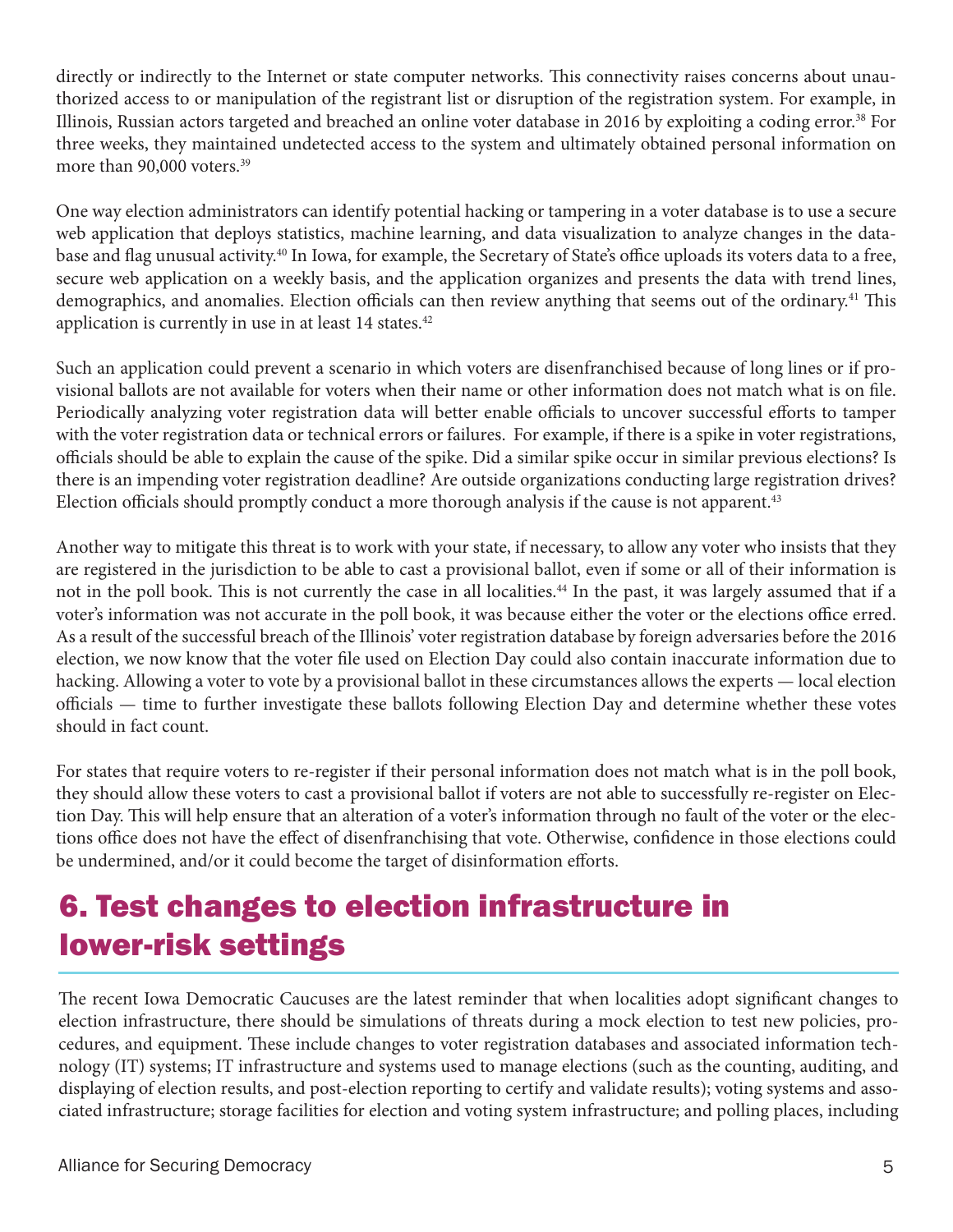early voting locations.<sup>45</sup> In 2010, the Washington, D.C. Board of Elections developed a procedure to allow overseas absentee voters to cast their ballots using a website and held a mock election during which anyone was invited to test the system or compromise its security. Within 48 hours of the system going live, a team from the University of Michigan had successfully changed every vote and revealed almost every secret ballot, prompting the DCBOE to discontinue its plans to deploy digital ballot return.<sup>46</sup>

Any mock election should try to simulate Election Day as much as possible to determine which systems and processes work well, and white-hat security researchers should be invited to try to attack the election systems to evaluate their security and usability. If localities do not have adequate budgets to fund these elections themselves, they should look to partner with their vendors, local civic engagement groups, and/or local universities to make up the difference. Mock elections can also help with voter education and election research efforts, in addition to testing infrastructure.

Another way to test election infrastructure against potential threats is through tabletop exercises. Such exercises are discussion-based sessions where team members meet in an informal, classroom setting to discuss their roles during an emergency and their responses to different situations. An increasing number of election officials are gaming how adversaries could disrupt the 2020 election. For example, in September of 2019, New Jersey election officials from the state's 21 counties conducted tabletop exercises with state and federal authorities to determine how to respond if bad actors shut down voter registration databases, input incorrect information into voter files, or compromised social media accounts so that they started spreading inaccurate information about polling locations. They also reviewed what to do if adversaries use ransomware to lock election computers or shut down cellphone towers.<sup>47</sup> Conducting these exercises helps election officials hone their defenses against cyber threats and information operations designed to undermine public confidence in the electoral process more broadly.

A third way to assess changes to election infrastructure is to conduct pilot projects of new systems and processes. In elections, pilot projects are often rolled out during smaller elections with an anticipated lower turnout in order to assess how they would perform. For example, election officials in Pennsylvania, Michigan, Missouri, Virginia, Ohio, and Georgia,48 have recently conducted risk-limiting audit (RLA) pilot projects following smaller elections to assess whether they can be deployed more regularly, including after the 2020 presidential election. Since an RLA provides strong statistical evidence that the election outcome is right and has a high probability of correcting an incorrect outcome, using it on a more regular basis likely hinges on how well a local jurisdiction can implement

#### **Conclusion**

The U.S. national security and intelligence communities have stated that foreign actors will target our election infrastructure in 2020, just as they did during the 2016 presidential election and the 2018 midterm elections. It is critical that local election officials have the necessary personnel, tools, and infrastructure to repel attacks from increasingly sophisticated adversaries. Implementing the measures recommended in this handbook will improve local resilience to cyber threats ahead of November 2020.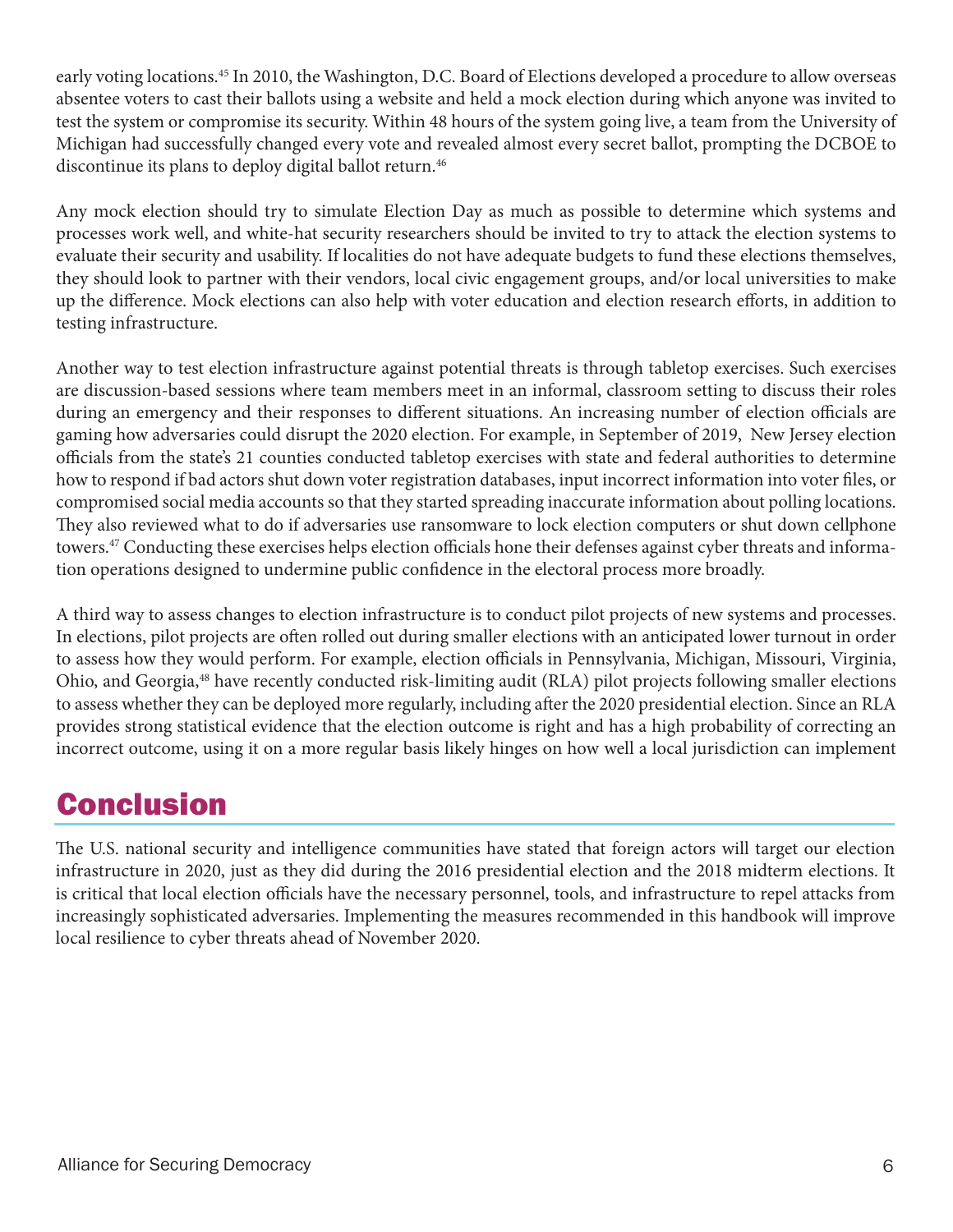#### Acknowledgements

The author would like to recognize the following individuals and organizations for their invaluable feedback and support. The author also consulted publications by many of the individuals listed below, which were invaluable resources in developing the Election Official's Handbook. The contents of this report reflect exclusively the views of the author.

**Tonya Rice,** Amazon Web Services **Matthew Weil,** Bipartisan Policy Center **Edgardo Cortes,** Brennan Center for Justice **Elizabeth Howard,** Brennan Center for Justice **Maurice Turner,** Center for Democracy & Technology **David Becker,** Center for Election Innovation & Research **Ben Spear,** Center for Internet Security **David Bjerke,** City of Falls Church, Virginia **Stacey Scholl,** The Gober Group **Barb Byrum,** Ingraham County, Michigan **Grace Wachlarowicz,** Minneapolis, Minnesota **Alysoun McLaughlin,** Montgomery County, Maryland **Steven Daitch,** Ottawa County, Michigan **Joshua M. Franklin,** OutStack Technologies **Tom Connolly,** State of New York **Steve Spaulding,** U.S. House Committee on House Administration **Dave Kuennan,** The United States Election Assistance Commission **Marian Schneider,** Verified Voting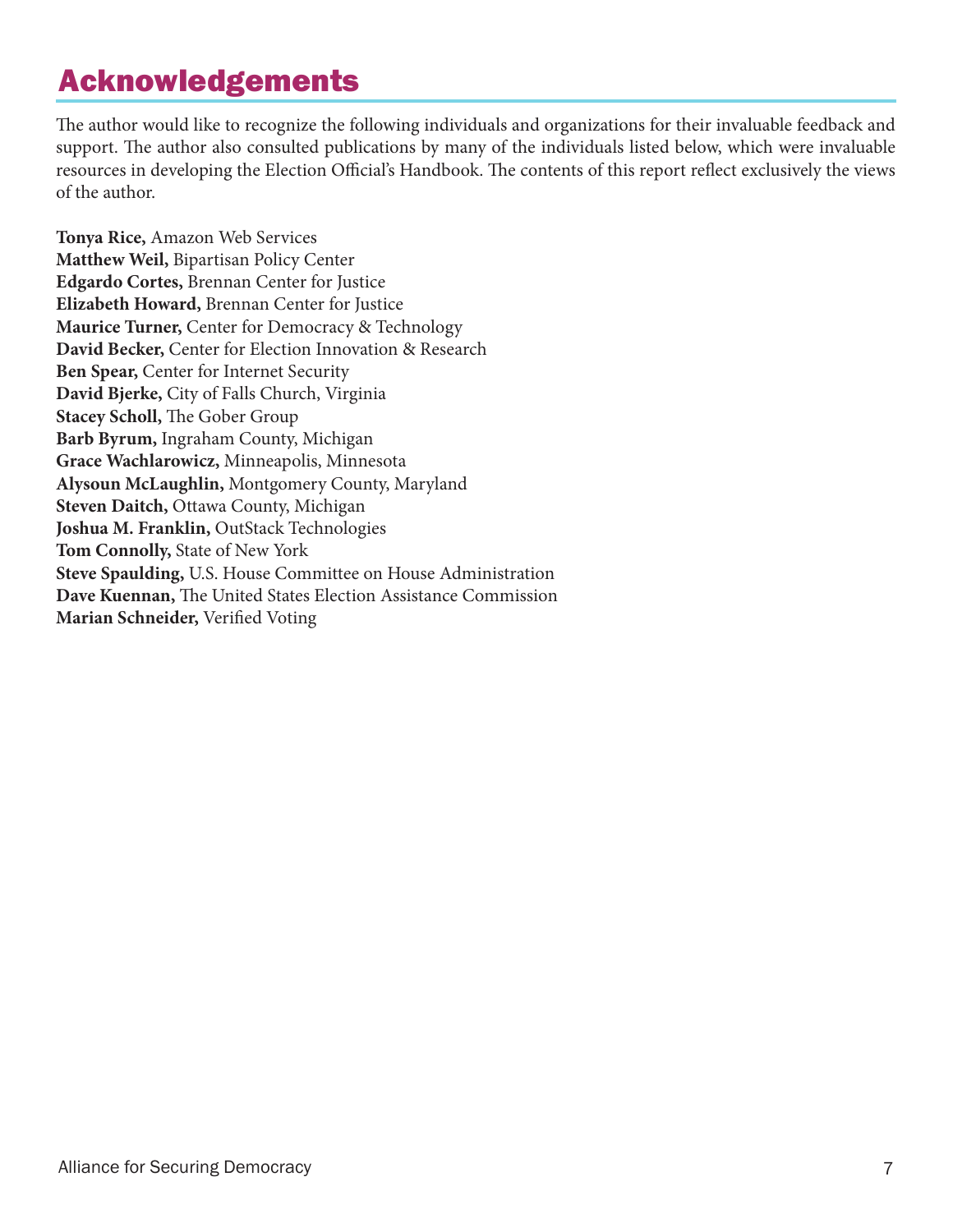#### Endnotes

1. U.S. Department of Justice, U.S. Department of Defense, U.S. Department of Homeland Security, U.S. Department of National Intelligence, Federal Bureau of Investigation, National Security Agency, Cybersecurity and Infrastructure Security Agency, Ensuring Security of 2020 Elections, November 05, 2019, https://www.dni.gov/ index.php/newsroom/press-releases/item/2063-joint-statement-from-doj-dod-dhs-dni-fbi-nsa-and-cisa-on-ensuring-security-of-2020-elections.

2. Gabriela Martinez. "How the U.S. is trying to improve election security ahead of 2020," *PBS News Hour,* July 26, 2019, https://www.pbs.org/newshour/politics/how-the-u-s-is-trying-to-improve-election-security-aheadof-2020.

3. Elaine Kamarck. "States and localities are on the front lines of fighting cyber-crime in elections," Brookings Institution, August 15, 2019, https://www.brookings.edu/blog/fixgov/2019/08/15/states-and-localities-are-onthe-front-lines-of-election-security/.

4. U.S. Library of Congress, Congressional Research Service, The State and Local Role in Election Administration: Duties and Structures, by Karen L. Shanton, R45549 (2019).

5. "Election Administration at State and Local Levels," National Conference of State Legislatures, February 03, 2020, https://www.ncsl.org/research/elections-and-campaigns/election-administration-at-state-and-local-levels. aspx. Elections are often administered at the county level, but sometimes at the city and town level, particularly in certain New England and Midwestern states.

6. Doug Chapin. "NACo Letter To Congress Makes Case For Increased, Dedicate Local Election Funding," Election Academy, December 13, 2019, https://editions.lib.umn.edu/electionacademy/2019/12/13/naco-letter-tocongress-makes-case-for-increased-dedicated-local-election-funding/.

7. Shane Goldmacher and Nick Corasaniti. "'A Systemwide Disaster': How the Iowa Caucuses Melted Down," *The New York Times,* February 04, 2020, https://www.nytimes.com/2020/02/04/us/politics/what-happened-iowa-caucuses.html.

8. Jason Koebler and Emanuel Maiberg. "Here's the Shadow Inc. App That Failed in Iowa Last Night," *Vice*, February 04, 2020, https://www.vice.com/en\_us/article/y3m33x/heres-the-shadow-inc-app-that-failed-in-iowa-lastnight.

9. U.S. Election Assistance Commission, EAC Commissioners Welcome Deal to Make Available \$425 Million in New Help America Vote Act Funds for Elections, by Kristen Muthig, Press Release (Silver Springs, Maryland, 2019), https://www.eac.gov/eac-commissioners-welcome-deal-to-make-available-425-million-in-new-helpamerica-vote-act-funds-for-elections.

10. Steve Morgan. "2019 Cybersecurity Almanac: 100 Facts, Figures, Predictions and Statistics" *Cybercrime Magazine*, February 06, 2019, https://cybersecurityventures.com/cybersecurity-almanac-2019/.To strengthen their security infrastructure and practices, protect their data, and manage and respond to cyber threats, it is expected that nearly 100 percent of large corporations (Fortune 500, Global 2000) globally will have a chief information security officer or equivalent position by 2021.

11. Christopher R. Deluzio, Liz Howard, Paul Rosenzweig, David Salvo, Rachael Dean Wilson. "Defend Elections: Federal Funding Needs for State Election Security," Brennan Center for Justice, July 18, 2019, https://securingdemocracy.gmfus.org/wp-content/uploads/2019/07/2019\_07\_DefendingElections\_Final.pdf.

12. Andrew Westrope. "Cybersecurity and Democracy Collide: Looking for Down Elections," *Governing*, October 08, 2019, https://www.governing.com/news/headlines/GT-Cybersecurity-and-Democracy-Collide-Locking-Down-Elections.html.

13. Ibid.

14. Bill Theobald. "The 13 states where election security matters most," *The Fulcrum*, December 05, 2019, https:// thefulcrum.us/election-security-battleground-states?rebelltitem=13#rebelltitem13.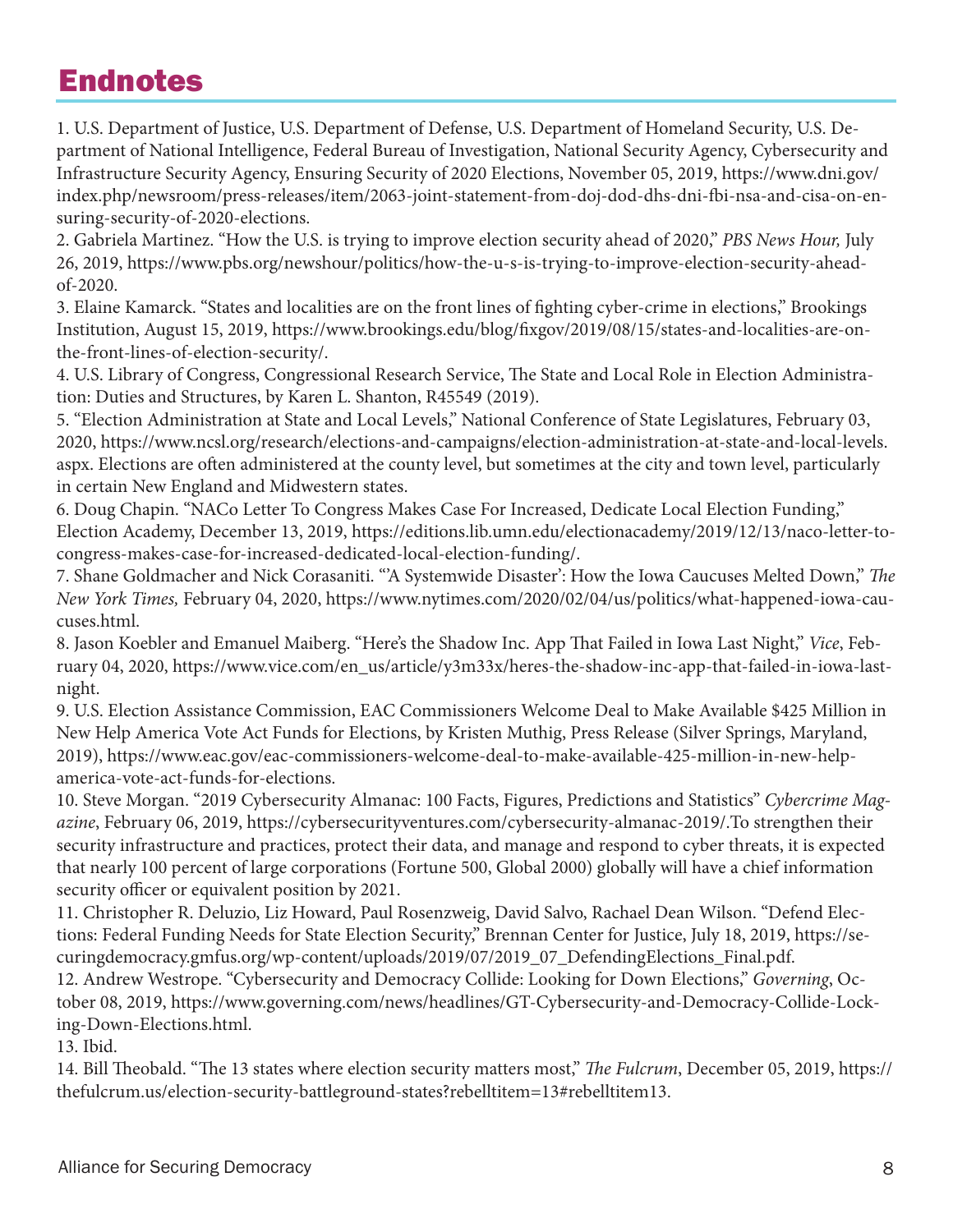15. Wisconsin Elections Commission. Wisconsin Remains among Top States in Elections, April 07, 2014, https:// elections.wi.gov/node/3153.

16. U.S. Department of Homeland Security, Office of Inspector General, Progress Made, But Additional Efforts Are Needed to Secure the Election Infrastructure (Washington, DC, 2019), 19, https://www.oig.dhs.gov/sites/default/files/assets/2019-03/OIG-19-24-Feb19.pdf.

17. U.S. Government Accountability Office, Report to Congressional Committees, Election Security: DHS Plans Are Urgently Needed to Address Identified Challenges Before the 2020 Elections (Washington, DC, 2020), https://www.gao.gov/assets/710/704314.pdf.

18. Joseph Marks. "The Cybersecurity 202: Swing state election websites aren't secure against Russian hacking, McAfee says," *The Washington Post,* November 08, 2019, https://www.washingtonpost.com/news/powerpost/ paloma/the-cybersecurity-202/2019/11/08/the-cybersecurity-202-swing-state-election-websites-aren-t-secure-against-russian-hacking-mcafee-says/5dc45ee4602ff1184c31635c/.

19. Ibid.

20. Ibid.

21. Grace Chimene. "League of Women Voters of Texas Finds only 20% of Texas Counties Following Website Security Best Practice!," League of Women Voters of Texas, November, 2019, https://my.lwv.org/texas/article/ league-women-voters-texas-finds-only-20-texas-counties-following-website-security-best.

22. Marks, "The Cybersecurity 202: Swing state election websites aren't secure against Russian hacking, McAfee says."

23. Chimene, "League of Women Voters of Texas Finds only 20% of Texas Counties Following Website Security Best Practice!"

24. Miles Parks. "1 Simple Step Could Help Election Security. Governments Aren't Doing it," *NPR*, January 29, 2020, https://www.npr.org/2020/01/29/800131854/1-simple-step-could-help-election-security-governments-arent-doing-it.

25. Marks, "The Cybersecurity 202: Swing state election websites aren't secure against Russian hacking, McAfee says."

26. Miles Parks. "1 Simple Step Could Help Election Security. Governments Aren't Doing it," *NPR*, January 29, 2020, https://www.npr.org/2020/01/29/800131854/1-simple-step-could-help-election-security-governments-arent-doing-it.

27. Marks, "The Cybersecurity 202: Swing state election websites aren't secure against Russian hacking, McAfee says."

28. Mary Ellen Klas. "Website hack could be as bad as vote attack, warns Florida officials," *Tampa Bay Times*, December 04, 2019, https://www.tampabay.com/florida-politics/buzz/2019/12/04/web-site-hack-could-be-asbad-as-vote-attack-warns-florida-officials/.

29. Lawrence Norden, Gowri Ramachandran, and Christopher Deluzio. "A Framework for Election Vendor Oversight," Brennan Center for Justice, November 12, 2019, https://www.brennancenter.org/our-work/policy-solutions/framework-election-vendor-oversight.

30. Cybersecurity Insiders, Insider Threat Report, 2019, https://nucleuscyber.com/wp-content/uploads/2019/07/2019\_Insider-Threat-Report\_Nucleus\_Final.pdf.

31. The Office of the Ohio Secretary of State, Directive 2019-08, June 11, 2019, 5-6, https://www.ohiosos.gov/globalassets/elections/directives/2019/dir2019-08.pdf.

32. Matthew Burns. "Durham elections worker pleads guilty to altering vote counts in 2016 primary," *WRAL*, January 10, 2018, https://www.wral.com/durham-elections-worker-pleads-guilty-to-altering-vote-counts-in-2016-primary/17247689/; Matthew Burns, "Worker charged with trying to clear felons for voting in Granville," *WRAL*, April 5, 2017, https://www.wral.com/worker-charged-with-trying-to-clear-felons-for-voting-in-granville/16628503/.

33. Norden, Ramachandran, and Deluzio, "A Framework for Election Vendor Oversight."